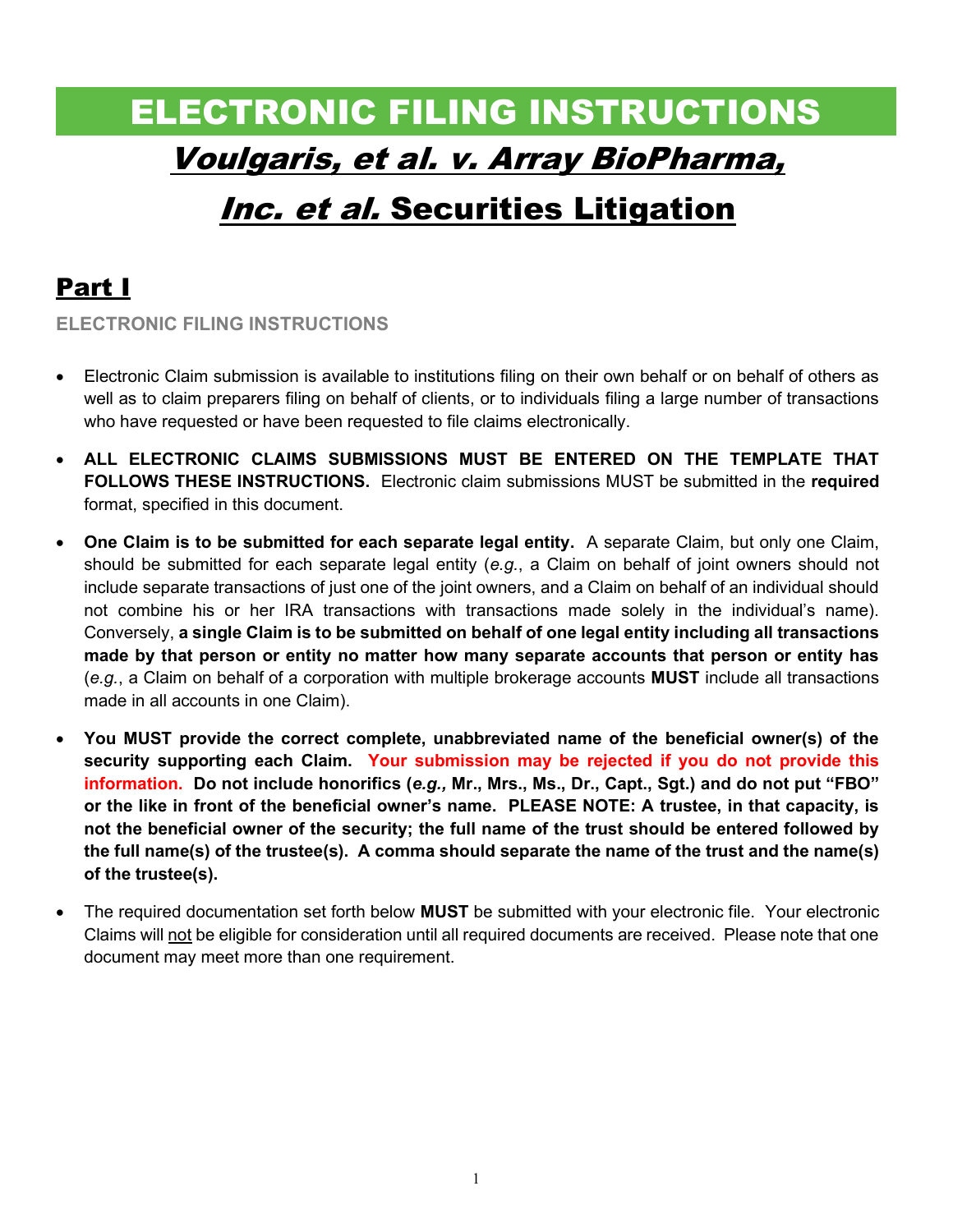#### 1. ONE SIGNED PROOF OF CLAIM AND RELEASE

- You MUST complete the Claimant Identification Page, (Part I, page 4) and Release, (Part IV pages 6-7) of a single Proof of Claim Form ("Claim Form"), which will serve as an "umbrella" or "master" claim form for all Claims in your electronic file.
- The Claim Form MUST be signed by an authorized signatory who is listed on your signature verification document and state the capacity (job title) of the signatory.
- If you are filing on behalf of multiple beneficial owners, use the term "Various Beneficial Owners" for the beneficial owners' names. However, as noted above, the correct complete unabbreviated name of each beneficial owner (without honorifics) MUST be provided for each Claim in your electronic Claim submission.

#### 2. SIGNATURE VERIFICATION DOCUMENT

- If you are an institution filing on your own behalf or on behalf of other beneficial owners or a claim preparer filing on behalf of beneficial owners, you **MUST** provide a document verifying that the individual who signs the Claim Form and any supplemental documents is authorized to sign on your behalf. Some common types of documents that fulfill this requirement include the following (this list is not exclusive and non-US entities may have different documents that fulfill this requirement. If you are a non-US entity, you MUST submit an equivalent document):
	- Copy of filer's By-Laws, including signature page(s)
	- Copy of filer's Corporate Resolution, including signature page(s)
	- Notarized Affidavit signed by an officer of the filing institution or company clearly granting a specific individual(s) authorization or confirming his/her authority to sign on behalf of his/her institution or company.

### 3. DATA VERIFICATION DOCUMENT(S)

- If you are an institution filing on your own behalf or on behalf of other beneficial owners or a claim preparer filing on behalf of beneficial owners, you MUST provide a notarized affidavit or signed letter on your firm's letterhead which meets the following criteria:
	- Confirms the number of distinct Claims and transactions in your file.
	- Sets forth the source of the data for each Claim included in your file.
	- Attests to the truth and accuracy of the data for each Claim in your file.
	- Is executed by an authorized signatory who is listed on your firm's signature verification document, and specifies both the capacity and contact information of that signatory.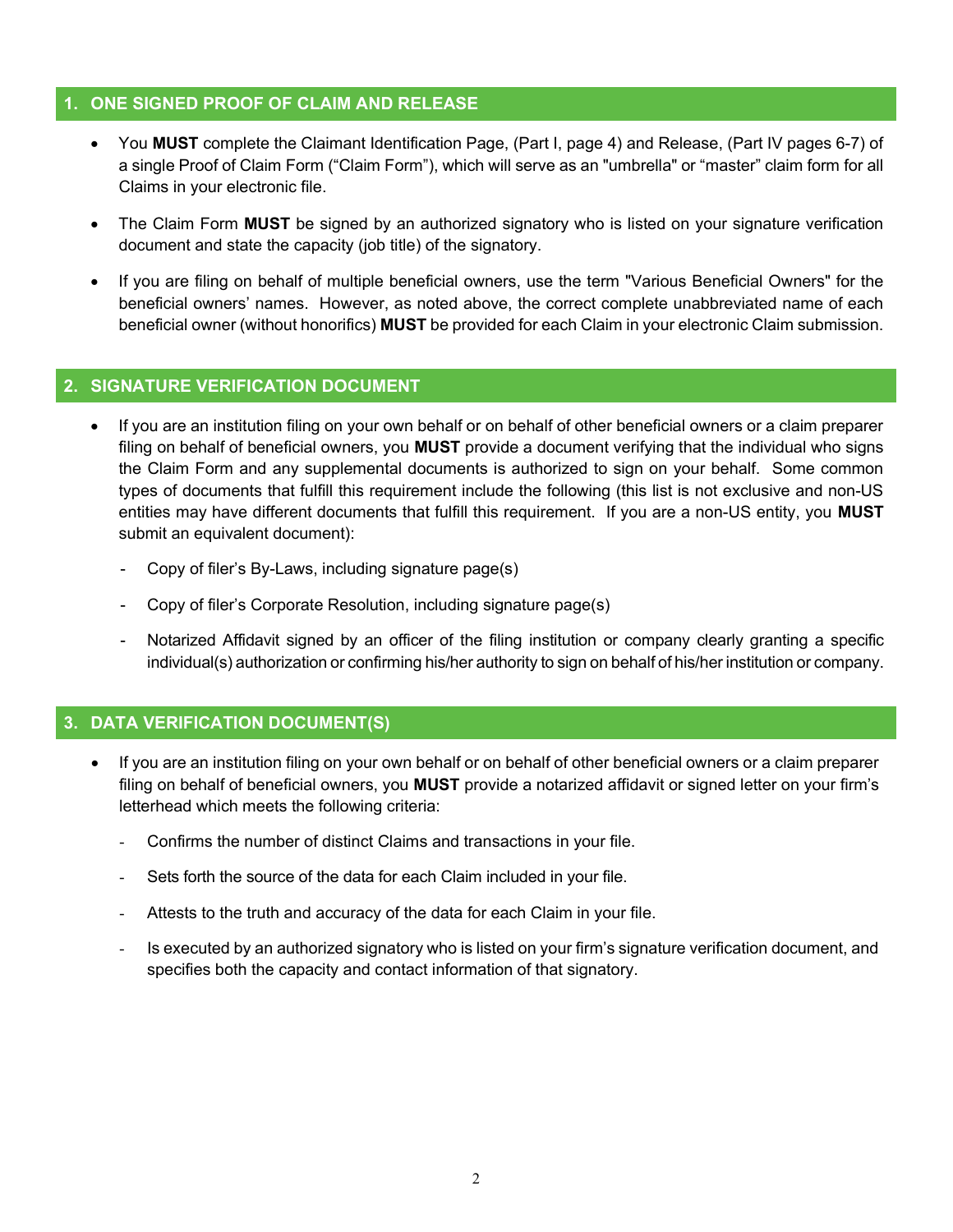#### 4. AUTHORIZATION DOCUMENT (If filing on behalf of clients or customers)

- If you are an institution or claim preparer filing on behalf of beneficial owners other than yourself, you must provide a current document verifying that you are authorized to file and sign claims on behalf of the beneficial owners of the securities. Some common types of documents that fulfill this requirement include the following (this list is not exclusive and non-US entities may have different documents that fulfill this requirement. If you are a non-US entity, you must submit an equivalent document):
	- Power of Attorney
	- Service Agreement
	- Signed/dated letter on client's company letterhead specifically granting your company authority to file/sign claims on their behalf
	- Notarized affidavit or signed letter on your company's letterhead confirming your authority to file and sign claims on behalf of each client for whom you filed a claim. It must be executed by an officer of the company who is also listed on your signature verification document and reference the capacity and contact information of the signatory.

#### 5. ADDITIONAL DOCUMENTATION (IF REQUESTED) - DATA INTEGRITY AUDIT

- Filers may be requested, as deemed appropriate by JND Legal Administration and/or Lead Counsel, to provide additional documentation to support the Claims submitted. This data integrity audit is designed to verify the overall integrity of a data file. Accordingly, you MUST provide all the requested documentation and the documentation provided MUST be independent in nature.
- Even if you provided a letter/affidavit attesting to the truth and accuracy of the data you initially submitted with your electronic file, we may ask for additional specific documentary evidence, which may include trade confirmations, complete monthly statements, or equivalent, to independently verify the details of transactions and/or holding positions. If your file is selected for a data integrity audit, you MUST provide all the requested information.

### FAILURE TO COMPLY WITH THIS AUDIT REQUEST WILL RESULT IN THE REJECTION OF ALL CLAIMS ON YOUR ELECTRONIC SUBMISSION

Electronic files will not be deemed submitted unless JND Legal Administration sends you an email acknowledging receipt of your file. Do not assume that your file has been received until you receive this email. If you do not receive such an email within 10 days of your submission, you should contact the electronic filing department at ABISecurities@JNDLA.com to inquire about your file and confirm it was received.